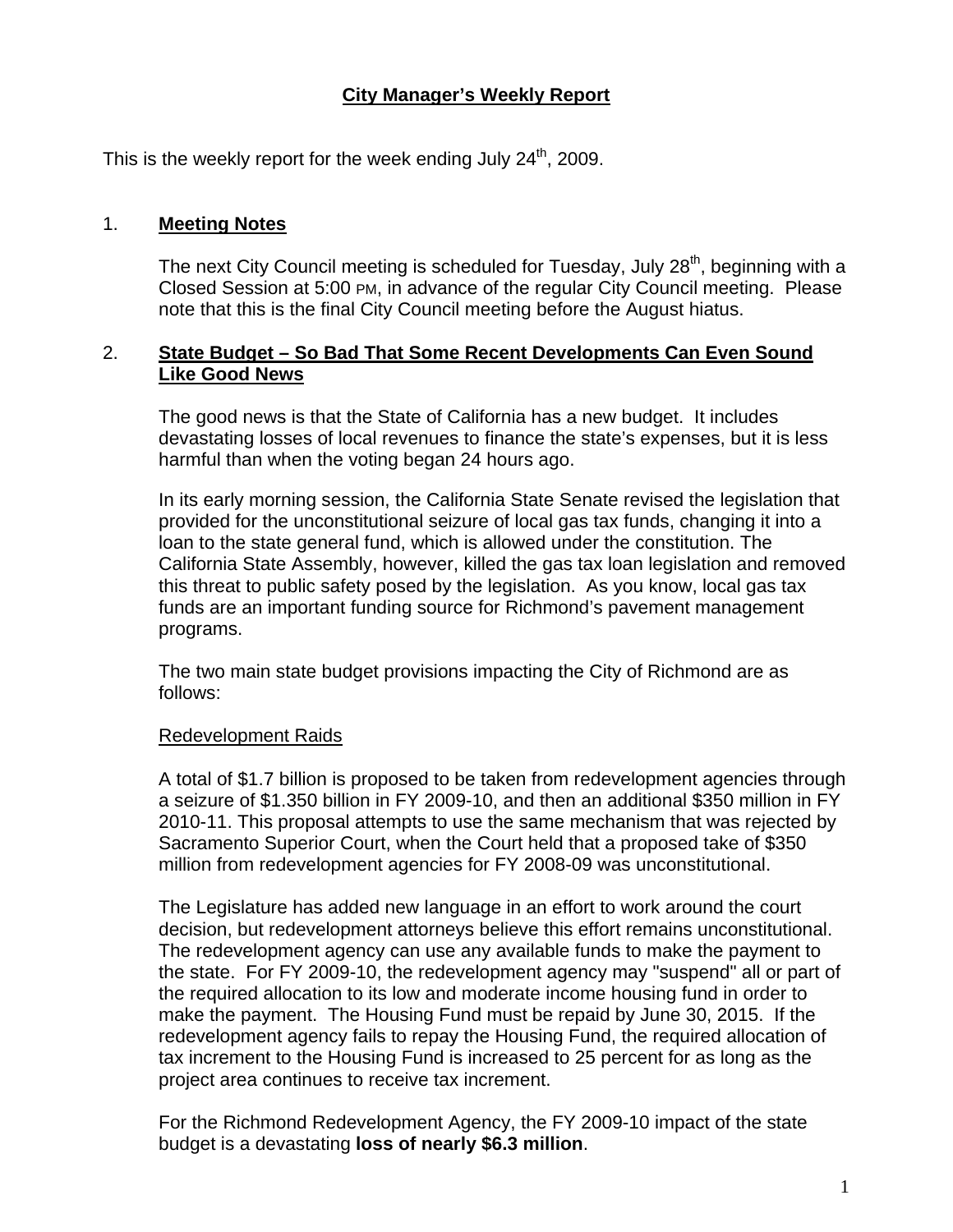### Property Tax Borrowing

Under the budget agreement; the state will borrow approximately \$1.9 billion in property taxes from local governments, approximately 8 percent of the property taxes received per local agency. Proposition 1A's provisions require that a loan of local property taxes be repaid within three years with interest.

For the City of Richmond, the property tax loan to the state will be approximately \$3 million.

## 3. **Point Potrero Lease Revenue Bonds, Series 2009A & 2009B**

On Wednesday, July 22<sup>nd</sup>, the Point Potrero Lease Revenue Bonds, Series 2009A and B were sold. The proceeds of the bonds will be used to finance \$38 million in improvements needed for the Honda Port of Entry project, as well as a debt service reserve fund, and capitalized interest during the construction period.

Once it becomes operational, the new facility will bring in a guaranteed minimum of \$85 million in new revenues over the term of the agreement with Auto Warehousing Company and Honda, and will generate in excess of 200 new jobs as well as an equal number of construction jobs. The on-site jobs will emphasize local employment through Richmond's Employment and Training Department.

## 4. *Healthy Richmond* **Project Moving Forward**

As you will recall, The California Endowment is funding the *Healthy Richmond* project as part of its 10-year "Building Healthy Communities Initiative." Richmond is one of only 14 sites across the State of California that was selected for this significant foundation investment. Following the successful preparation of a planning proposal several months ago, a Steering Committee for the Healthy Richmond project has now been formed, and I will be a member of that Committee. I will keep you informed as this project moves forward.

# 5. **Civic Center Refinancing**

In May 2007, the City issued its JPFA Lease Revenue Bonds (Refunding and Civic Center) Series 2007, with a par amount of \$101 million. As a result of bond insurer downgrades, and uncertainty in the capital market, these variable rate bonds experienced unacceptably high interest rates in the latter part of FY 2007-08, and were converted to a fixed rate term bond in May 2008, paying 5.52%. Since this term is due to expire in November, the bond financing team has started the process of reviewing possible new structures. Currently, the most viable structure is fixed rate bonds, with a basis swap to offset the current fixed payer swap.

We will keep you informed as this important refinancing moves forward.